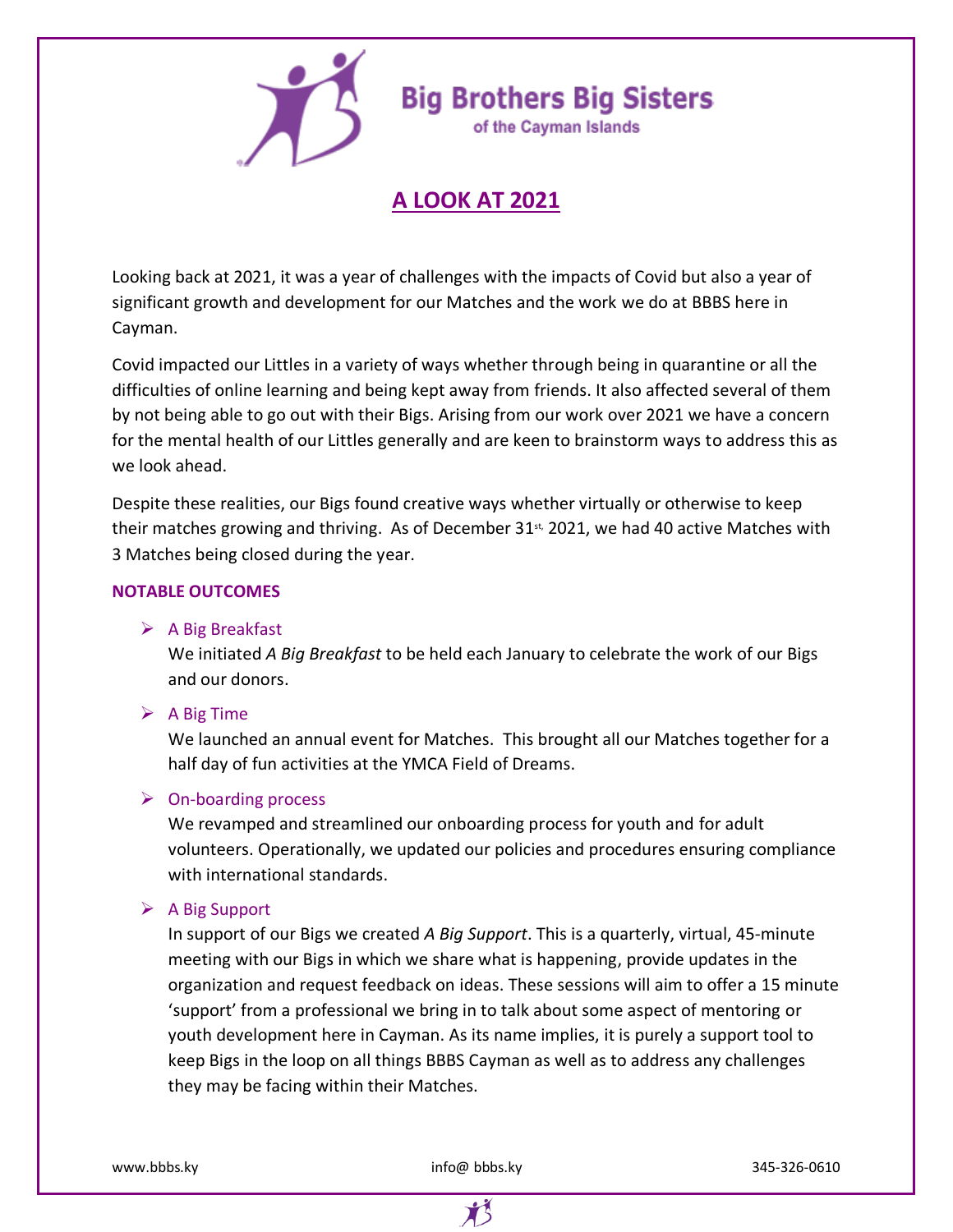#### ➢ Darkness to Light

We have standardised the *Darkness to Light* requirement working closely with our Red Cross partners and that has been rolled out requiring all Bigs to complete this training every 3 years to remain as an active Big.

#### ➢ Youth Mentoring Forum

We launched the first annual Youth Mentoring Forum that featured a panel discussion comprised of community experts, focusing on the importance of mentoring during and following the pandemic. This discussion presented an important opportunity to consider the negative economic, social, and mental health impacts on children and adolescents in Cayman and how mentors can play a vital role in helping to overcome these challenges.

## ➢ Search Institute's Developmental Assets survey

In support of our Littles, we have integrated the *Search Institute's Developmental Assets survey* as a part of our onboarding process for Littles. Current Littles below the age of 14 years are also being surveyed and will be re-assessed each year going forward. As we move forward with this, the analysis of the data will provide us with the ability to develop an individual Youth Outcomes Plan for each Little and be able share with our Donors and community at large the impact that their support is having on the lives of our Littles.

## $\triangleright$  Community relationships – new partners

We have solidified our community partnerships with two new Partners – *ARK* and *Jeep345*. These two organisations have made a significant contribution to our work during 2021. In 2022, we will continue to work with these 2 partners as we look to strengthen partnerships with *Literacy is for everyone* (LIFE), *Family Resource Centre* (FRC), *Alex Panton Foundation* (APF) and *Resilience Cayman*.

#### ➢ International relationships

Our relationship with BBBS International is strong and we have developed good connections with an affiliate and a national BBBS entity internationally, which has been significant in helping us move forward in 2021. Our international partnerships are with BBBS Toronto and BBBS New Zealand. The former has supplied us with significant operational tools and protocols while the latter has gifted us case management software which we are now using to house all case notes for our records. Our records will all be electronic by the end of the first quarter of 2022. These relationships and others internationally have and will continue to support our work as we strive to stay abreast of best practices in the global space of BBBS.

None of this would be possible without the generosity of our volunteers, donors, or sponsors. We are grateful for the support of our community in helping to achieve our organisation's vision for all children to achieve success in life. We look forward to sustained and new partnerships in 2022.

www.bbbs.ky 345-326-0610